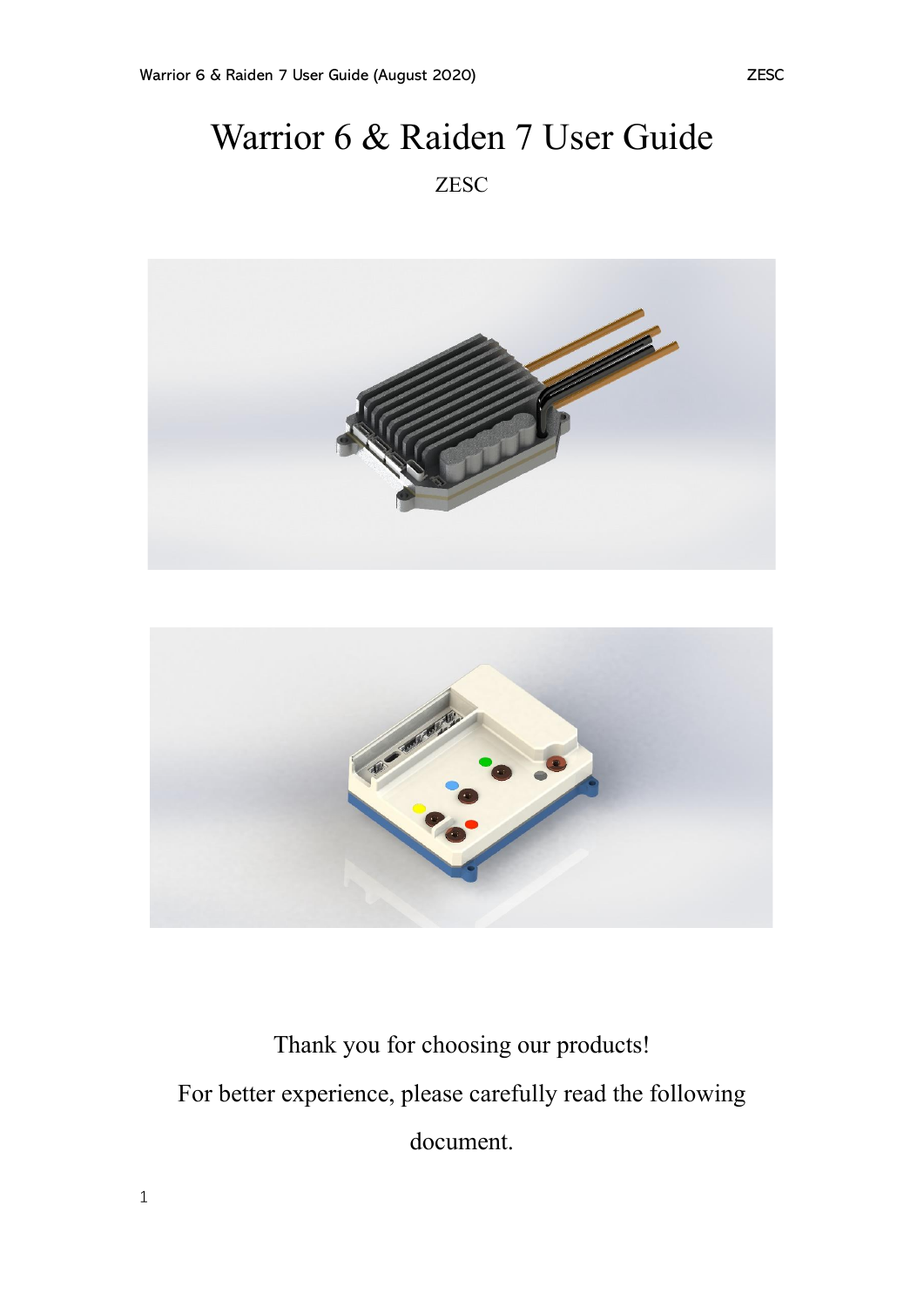# Product Specifications:

| Model                  | <b>Warrior 6</b>                           | <b>Raiden 7</b>           |
|------------------------|--------------------------------------------|---------------------------|
| Phase current          | Cont. current (3m30s)<br>70A               | 140A<br>Cont. current     |
|                        | Current (60s)<br>90A                       | 160A<br>Boost             |
|                        | 120A<br><b>Boost</b>                       |                           |
| <b>Battery Voltage</b> | $12 - 58v(3 - 13s)$                        | $12 - 78v (3 - 18s)$      |
| &current               | ±60a                                       | ±60a                      |
| Housing                | Upper aluminum                             | Upper plastic             |
|                        | Down aluminum                              | Down aluminum             |
| IO                     | adc1, adc2, uart, ppm, iic, can-bus, usb-c |                           |
| <b>Size</b>            | 56x76x21mm                                 | 71x89x25mm                |
| Max wattage            | 3600 <sub>w</sub>                          | 4800 <sub>w</sub>         |
| FOC frequency          | 20-40kHz                                   | 20-40kHz                  |
| <b>Terminals</b>       | 12 AWG phase wire                          | Five 4mm screw terminals  |
|                        | 14 AWG battery wire                        | Fit 12 AWG to 6 AWG wires |

#### About **phase current test**:

Load test for **Warrior 6** was conducted under ambient temperature of 22℃. No airflow. Only stock heatsink was mounted. No additional cooling method. Maximum temperature threshold was 80℃.

For **Raiden 7**, its run time depends solely on cooling conditions. **Raiden 7** can only safely operate with adequate cooling installed. Under ideal cooling conditions (i.e.: good cooling), **Raiden 7** can run at 140A or even higher continuously.

(continued on next page)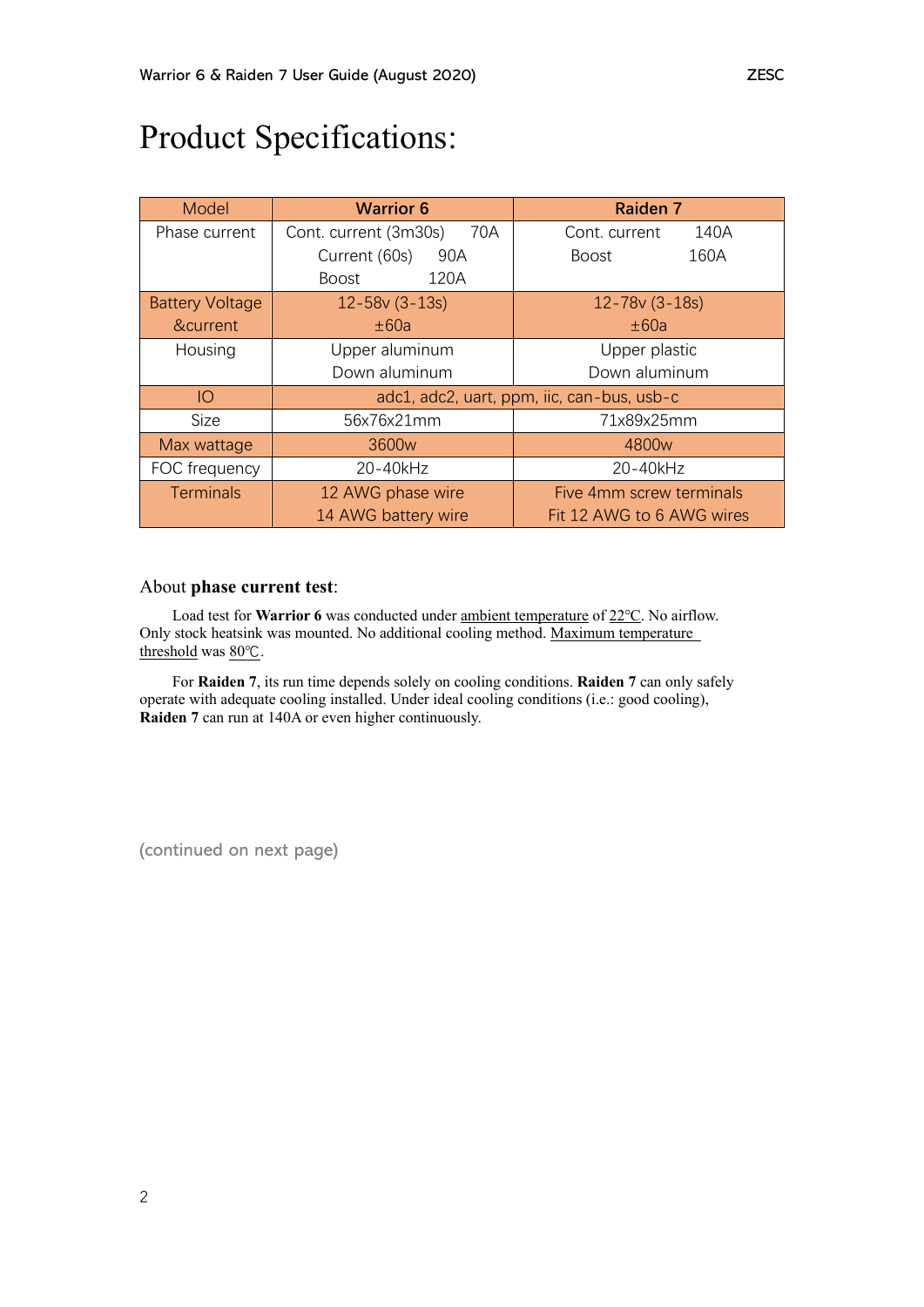# Pinout:



(continued on next page)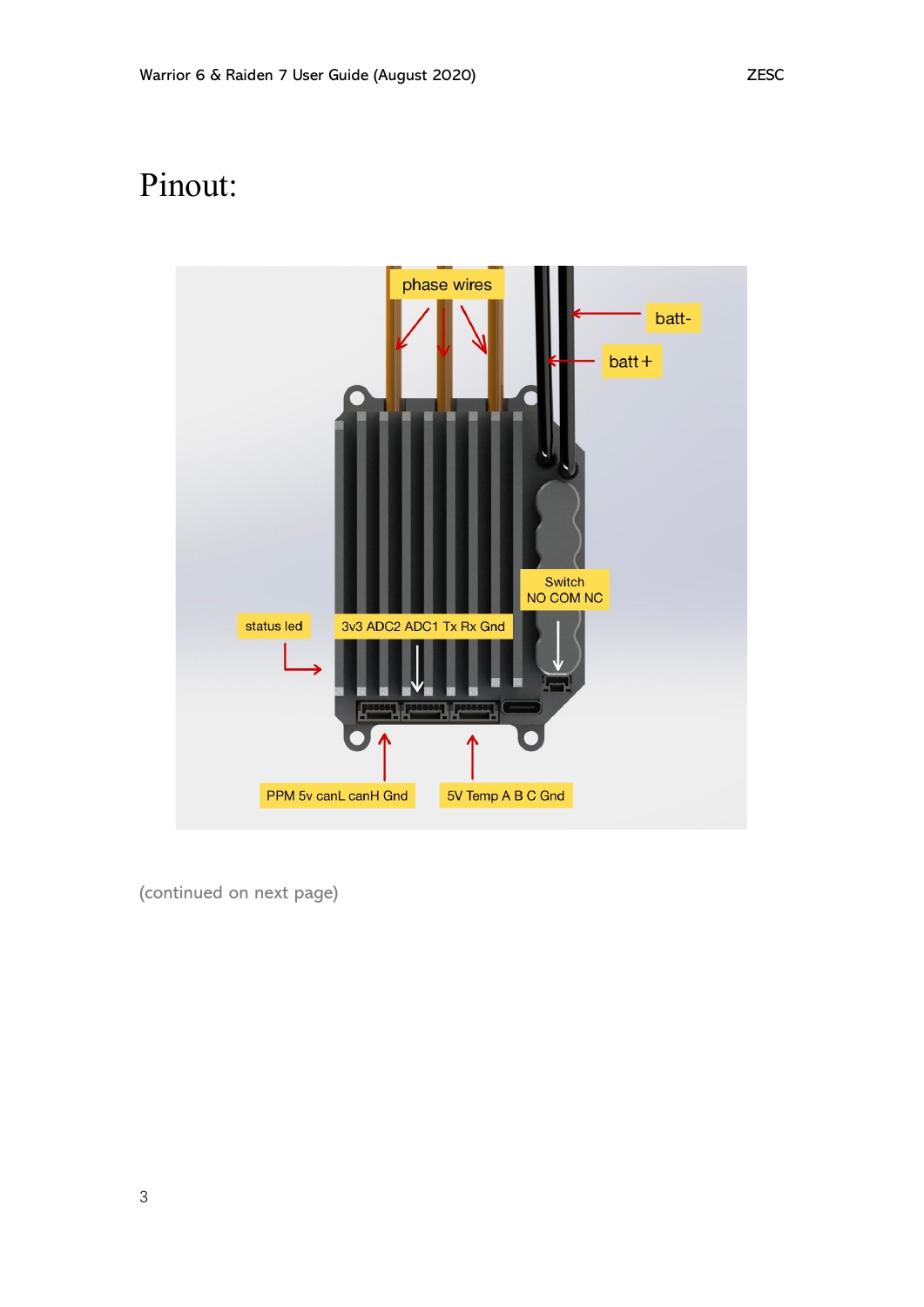

For anti-spark switch:

NO terminal, NC terminal and COM terminal mean: Normally Open terminal, Normally Closed terminal and Common terminal respectively. Normally there are signs on the bottom of the switch.

In short, when NO is connected to COM, esc is on. when NC is connected to COM, esc is off.

(continued on next page)